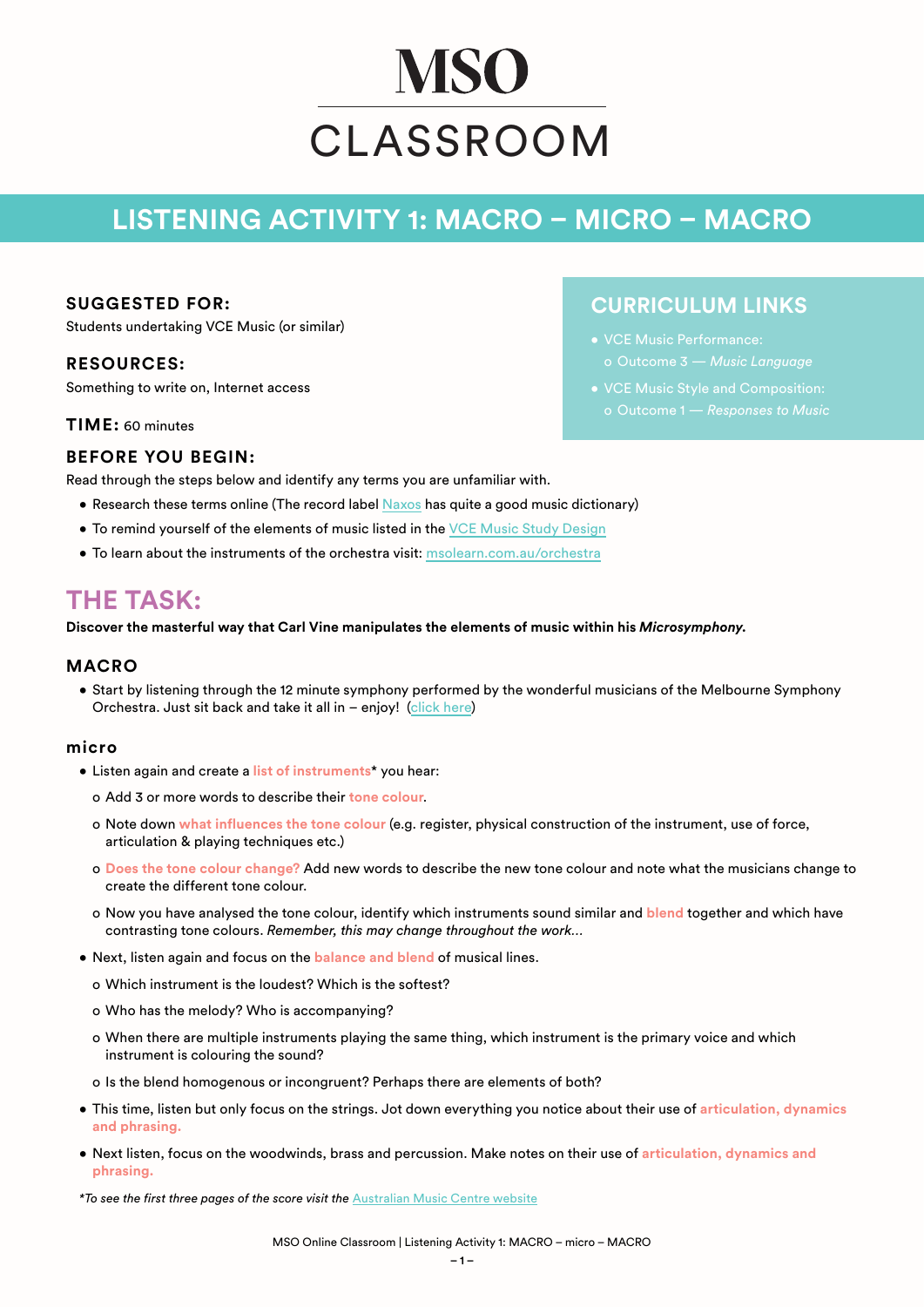#### **MACRO (AGAIN…)**

- To finish with, listen to the **whole orchestra** again and bring your observations together by responding to the "eternal question" — *Discuss how the elements of music are used to create character…*
- Remember to include the who (instrument), what (element), when (locate), why (effect) in each dot point!

#### **REFLECTION**

- Create a list of the discoveries you uncovered during the micro listening.
- What surprised you? What questions do you have now?
- Which elements did you find easiest to write about?
- Which elements have the most significant impact on the creation of character? Create a hierarchy of the elements from most influential to least.

#### **EXTENSION #1: MACRO – micro – MACRO TAKE 2**

Pick another orchestral work by Carl Vine or a work of your own choosing and complete another MACRO – micro – MACRO analysis.

#### **SPRINT ACTIVITY: COMPARISON**

Here is a different recording Vine's *[MicroSymphony](https://www.youtube.com/watch?v=rh-BjqwwMHk)* performed by the Sydney Symphony Orchestra. Make a table identifying the similarities and differences between this recording and the MSO recording.

*These resources have been devised by James Le Fevre for exclusive use in MSO Online Classroom. Reproduction without permission prohibited and totally not cool.*